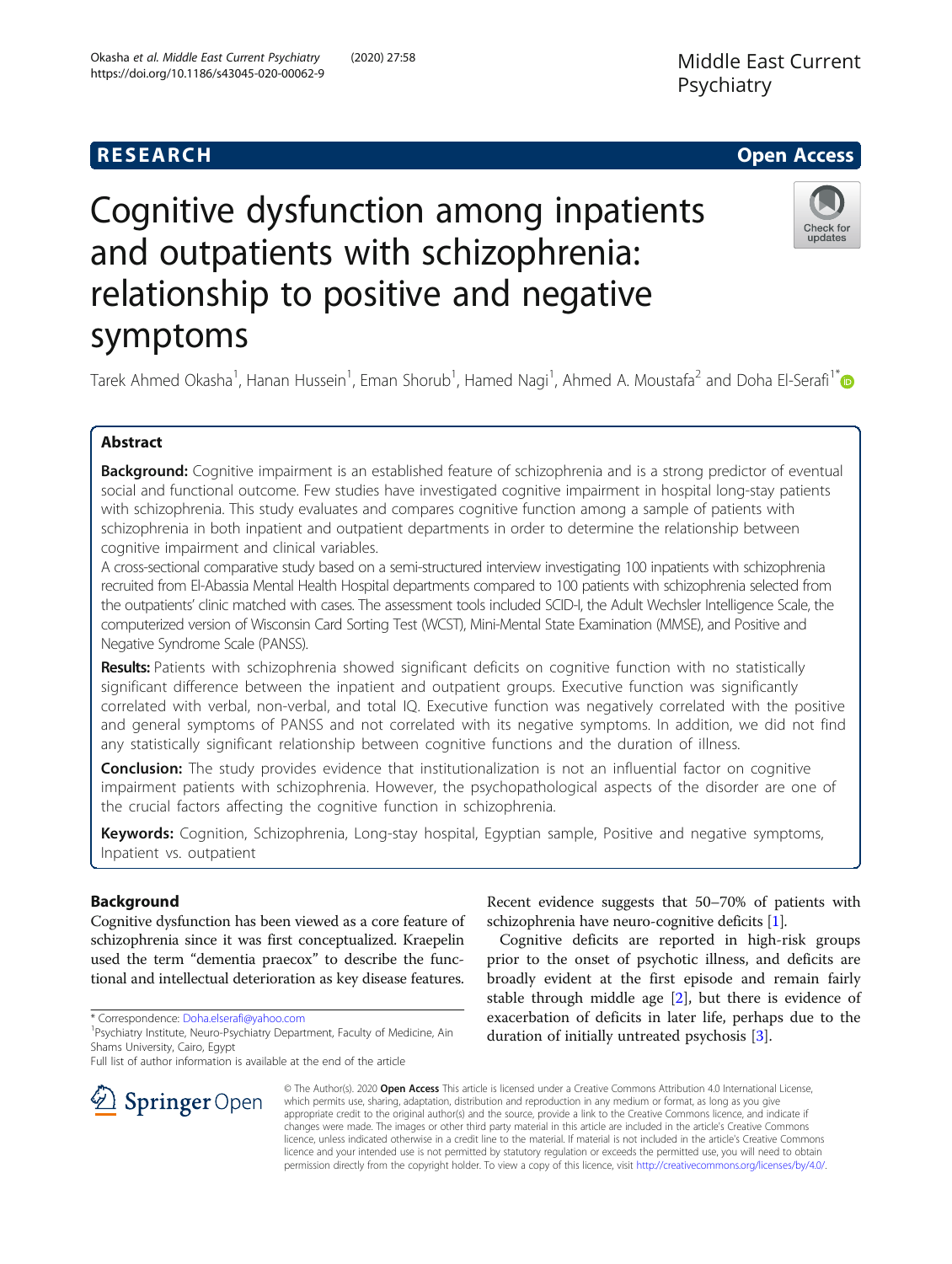Meanwhile, cognitive dysfunctions in schizophrenia have been identified in most cognitive domains, basic sensory and perceptual functions, and higher order cognition, including selective and sustained attention, working memory, episodic memory, processing speed, and problem-solving [\[4](#page-5-0)]. These deficits predate the onset of clinical symptoms, represent a decline from previous level of functioning persist over the disease course, and are more closely linked to function than are clinical symptoms of schizophrenia [[5,](#page-5-0) [6\]](#page-5-0).

The association between the severity of cognitive deficits and psychopathologic symptoms is controversial, and many studies showed a significant but modest association between the severity of cognitive deficits and negative symptoms, but no association between cognitive deficits and positive symptoms, such as hallucinations and delusions [[6\]](#page-5-0). In addition, prolonged hospitalization of a patient with schizophrenia was found to impair the cognitive functions to a great extent than that due to schizophrenia alone which is evident by longitudinal follow-up of patients who have been chronically hospitalized most of their adult lives suggesting greater than age-expected cognitive decline and conversion to clinical dementia [\[5](#page-5-0)].

Taken together, the evidence above suggests that cognitive deficits in schizophrenia represent a dimensional phenomenon rather than a single complaint. This is also consistent with recent findings of genetic studies, in which multiple genes of small effect individually contribute to illness susceptibility via different pathophysiological processes [[7\]](#page-5-0). Recent evidence suggests that a variant in dysbindin, which slightly elevates risk for schizophrenia, is also associated with the severity of negative symptoms and generalized cognitive deficits [\[8](#page-5-0)]. Meanwhile, variants in DISC1 are associated with persecutory delusions and working memory deficits [[9\]](#page-5-0).

The current study aimed to examine and compare cognitive function among a sample of patients with schizophrenia in both inpatient and outpatient departments and to determine the relationship between cognitive impairment and clinical variables especially for the positive and negative symptoms.

#### Methods

A cross-sectional, comparative study was conducted at El Abbassia Mental Health hospital among patients diagnosed with schizophrenia recruited from the inpatient wards and outpatient clinic. The patient sampling started from January 2012 till October 2012. The researchers included patients between 30 and 60 years old with no gender preference. They plotted an operational definition for the long-stay hospital patients: those patients with duration of illness of at least 7 years and has been hospitalized for at least the last 5 years consecutively. However, patients whose  $IQ \leq 70$ , receiving

recent course (3 months) of BST (brain synchronizing therapy), were excluded from the current study. Meanwhile, the presence of comorbid neurological or other psychiatric disorders as well as any debilitating disease was considered as exclusion criteria. The recruited outpatient group fulfilled the same inclusion and exclusion criteria except for being hospitalized in the last 3 months. The authors succeeded in collecting 200 patients (100 from the inpatient ward and 100 from the outpatient clinic).

Patients were first interviewed by a trained psychiatrist. The diagnosis of schizophrenia and exclusion of other psychiatric disorders were performed according to DSM-IV by using SCID-I [\[10\]](#page-5-0), and the IQ was estimated based on the Wechsler intelligence scale for adults [[11](#page-5-0)] to exclude the mentally subnormal cases. They were then evaluated regarding the severity and different symptoms of schizophrenia by using the Positive and Negative Syndrome Scale (PANSS) [\[12](#page-5-0), [13](#page-5-0)]. Furthermore, the Mini-Mental State Examination (MMSE) was used to screen patients for cognitive impairment, track changes in cognitive functioning over time, and often to assess the effects of therapeutic agents on cognitive function [[14\]](#page-5-0), and Wisconsin Card Sorting Test (WCST) allows the clinician to assess different "frontal" lobe functions as strategic planning, priority setting, utilizing environmental feedback to shift cognitive sets, impulsivity control, and directing behavior toward achieving a goal [\[15\]](#page-5-0).

Data collection regarding socio-demographics and clinical profile was obtained by the researcher according to El Abbassia Hospital admission file. This study has been approved by the Ethics and Research Committee at El Abassia mental hospital. Written informed consent from patients was received prior to data collection.

#### Statistical analyses

All data were recorded and statistical analysis was done using the Statistical Package for Social Science (SPSS) for Windows (version 17). The results were tabulated, grouped, and statistically analyzed using suitable statistical parameters.

Continuous variables such as age were expressed as mean ± standard deviation, whereas categorical variables such as gender were presented as frequencies. Pearson's chi-square test  $(x^2)$  was used to detect whether there is a significant association between different categorical variables. Furthermore, Spearman's correlation was used to test the association between cognitive functions and different clinical variables. The significance level was set at  $p < 0.05$ .

## Results

## Socio-demographic and clinical characteristics across inpatient and outpatient groups

Among the entire sample, the male gender represents nearly 60% of the recruited sample in comparison to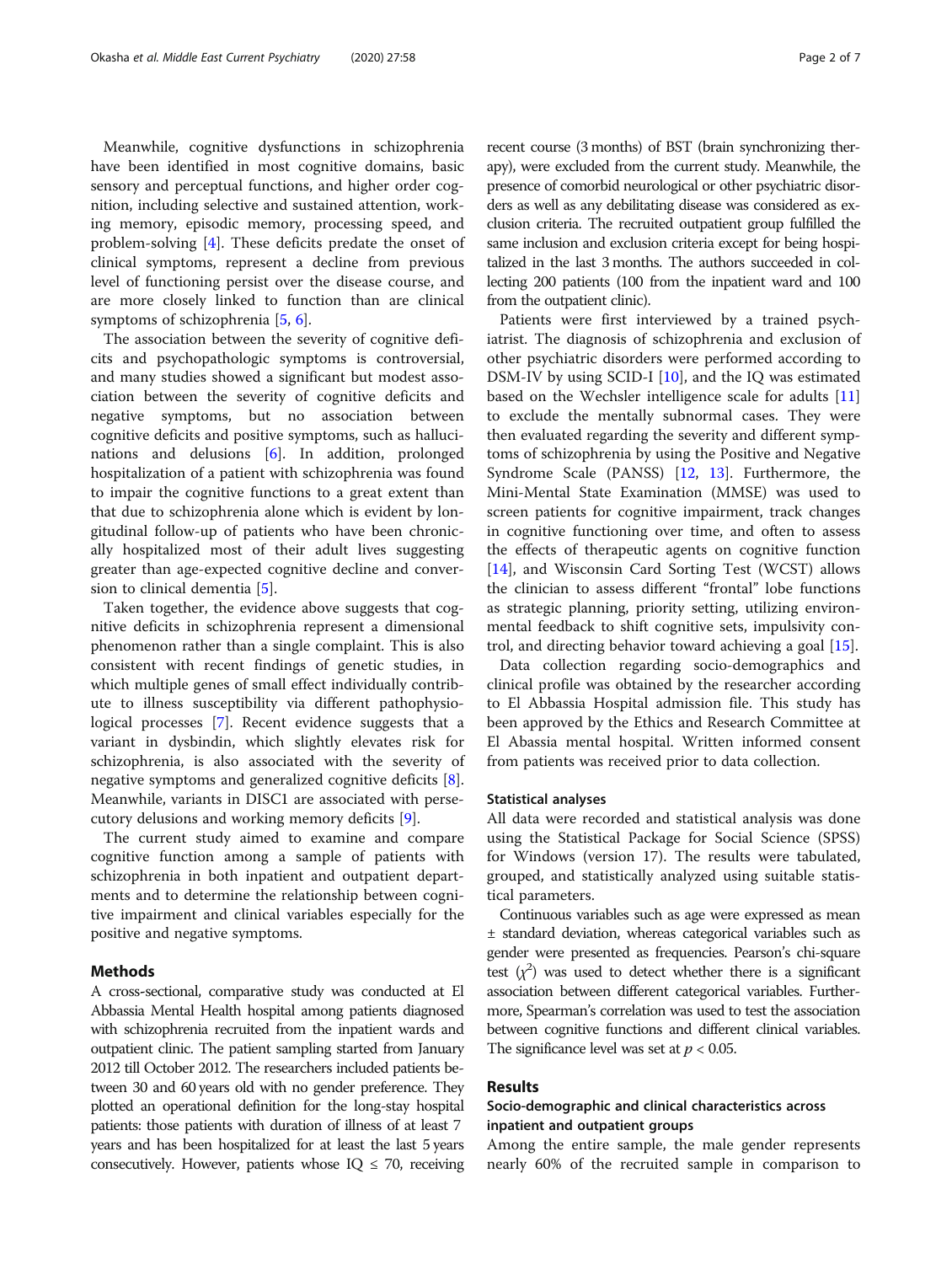40% female. The mean age was  $49.89 \pm 7.91$  years for the inpatient group and was  $43.24 \pm 7.76$  years for the outpatient group with a highly statistically significant difference ( $p = 0.000$ ). The majority of the outpatient group was from urban places 93%, and only 7% of the outpatient group came from rural places with a highly significant statistical difference ( $p = 0.00$ ) as shown in Table 1. The educational level varies rather in the outpatients as well as the inpatient group showing that 70% of the inpatient group reached a higher level of education in comparison to 46% in the outpatient group with a highly significant statistical difference ( $p = 0.001$ ).

All calculations were performed at 95% confidence limits; the confidence interval is 5%.

Regarding the PANSS, there was no significant statistical difference between both groups ( $p = 0.7$ ). The negative subscale had a mean of  $19.18 \pm 5.39$  in the inpatient group as well as  $19.64 \pm 5.19$  in the outpatient group. The positive subscale had  $15.16 \pm 5.21$  for the inpatient group and  $15.74 \pm 5.22$  for the outpatient group. Meanwhile, the general psychopathology scores were  $41.95 \pm 12.35$  in the inpatients and  $42.58 \pm 10.66$  in the out patients.

## Comparison of neurocognitive function subtests across inpatient and outpatient groups

As shown in Table [2](#page-3-0), there was no statistically significant difference regarding the intellectual function (that was assessed by both WAIS and MMSE) among both

## Correlation between the executive function and the general intellectual abilities

Table [3](#page-3-0) showed a significant positive correlation between the category completed and the total, verbal, and performance IQ denoting higher overall executive performance with higher total and subtype IQ. However, the total percentage of errors was inversely correlated to the total, verbal, and performance IQ indicating lower concentration abilities with higher intellectual abilities.

## Correlation between the executive function and schizophrenia symptom severity

Table [4](#page-4-0) showed a significant inverse correlation between the category completed and both the positive symptoms and the general psychopathology scores which implies the higher overall executive functions with less severe positive symptoms ( $p = 0.001$ ,  $r = -0.226$ ). In contrast, the authors found no significant correlation between the negative symptoms and frontal lobe functions.

### **Discussion**

Cognitive impairment is a crucial factor related to treatment outcome, and neurocognitive deficits appear to

**Table 1** Sociodemographic and clinical characteristics across inpatient and outpatient groups

| <b>Variables</b>              | Inpatient group ( $n = 100$ ) | Outpatient group ( $n = 100$ ) | $P$ value* |
|-------------------------------|-------------------------------|--------------------------------|------------|
| Age                           | $49.89 \pm 7.91$              | $43.24 \pm 7.76$               | 0.000      |
| Sex                           |                               |                                | 0.885      |
| Male                          | 61 (61%)                      | 60 (60%)                       |            |
| Female                        | 39 (39%)                      | 40 (40%)                       |            |
| <b>Marital status</b>         |                               |                                | 0.670      |
| Single                        | 69 (69%)                      | 61 (61%)                       |            |
| <b>Married</b>                | 22 (22%)                      | 26 (26%)                       |            |
| <b>Divorced</b>               | 7 (7%)                        | 10 (10%)                       |            |
| Widow                         | 2(2%)                         | 3(3%)                          |            |
| Residency                     |                               |                                | 0.000      |
| Urban                         | 73 (73%)                      | 93 (93%)                       |            |
| Rural                         | 27 (27%)                      | 7(7%)                          |            |
| <b>Educational level</b>      |                               |                                | 0.001      |
| Read and write to primary     | 30 (30%)                      | 54 (54%)                       |            |
| Higher than primary education | 70 (70%)                      | 46 (46%)                       |            |
| <b>PANSS</b>                  |                               |                                |            |
| Positive symptoms             | $15.6 \pm 5.21$               | $15.74 \pm 5.22$               | 0.539      |
| <b>Negative symptoms</b>      | $19.18 \pm 5.39$              | $19.64 \pm 5.19$               | 0.432      |
| General psychopathology       | $41.95 \pm 12.35$             | $42.58 \pm 10.66$              | 0.7        |

\*Independent t test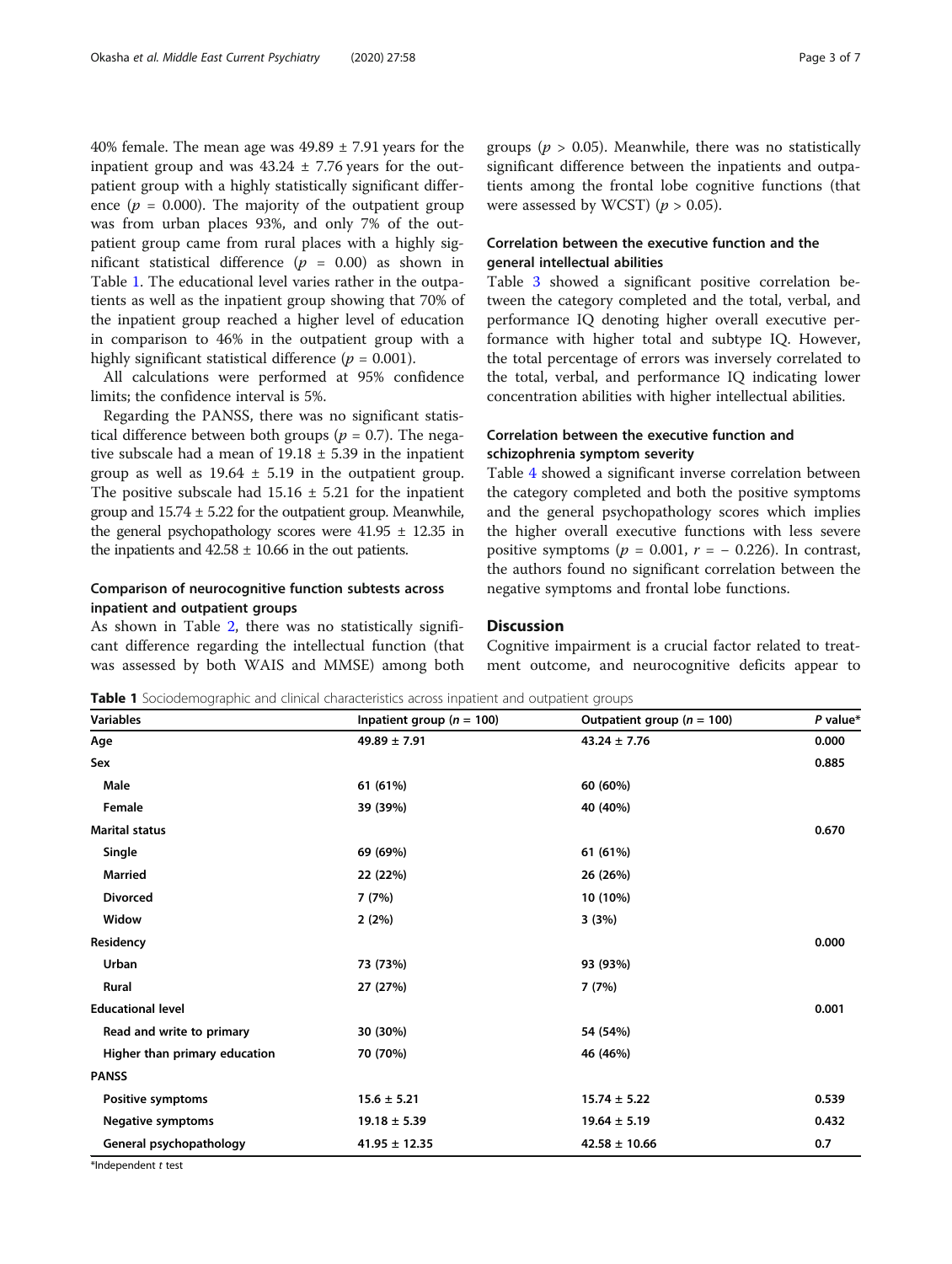#### <span id="page-3-0"></span>Table 2 Comparison of neuro-cognitive function subtests across inpatient and outpatient groups

| <b>Variables</b>              | Inpatient group ( $n = 100$ ) | Outpatient group ( $n = 100$ ) | $P$ value* |  |
|-------------------------------|-------------------------------|--------------------------------|------------|--|
|                               | Mean $\pm$ SD                 | Mean $\pm$ SD                  |            |  |
| <b>WAIS</b>                   |                               |                                |            |  |
| WAIS-total                    | $89.41 \pm 10.46$             | $86.99 \pm 10.72$              | 0.108      |  |
| WAIS-verbal                   | $95.61 \pm 13.22$             | $92.33 \pm 11.50$              | 0.063      |  |
| WAIS-performance              | $87.00 \pm 12.34$             | $85.74 \pm 13.51$              | 0.492      |  |
| <b>MMSE</b>                   | $21.05 \pm 454$               | $21.85 \pm 4.57$               | 0.215      |  |
| <b>WCST</b>                   |                               |                                |            |  |
| Category completed            | $2.21 \pm 179$                | $2.75 \pm 2.07$                | 0.05       |  |
| <b>Total errors</b>           | $67.35 \pm 20.12$             | $61.97 \pm 23.65$              | 0.085      |  |
| <b>Preservative errors</b>    | $21.00 \pm 15.74$             | $12.54 \pm 0.099$              | 0.0921     |  |
| Non-preservative errors       | $46.60 \pm 29.67$             | $28.98 \pm 1.41$               | 0.160      |  |
| Time to complete 1st category | $20.21 \pm 21.39$             | $20.44 \pm 0.585$              | 0.559      |  |
| <b>PANSS</b>                  |                               |                                |            |  |
| Positive symptoms             | $15.6 \pm 5.21$               | $15.74 \pm 5.22$               | 0.539      |  |
| <b>Negative symptoms</b>      | $19.18 \pm 5.39$              | $19.64 \pm 5.19$               | 0.432      |  |
| General psychopathology       | $41.95 \pm 12.35$             | $42.58 \pm 10.66$              | 0.7        |  |

WAIS Wechsler Adult Intelligence Scale, MMSE Mini-Mental State Examination, WCST Wisconsin Card Sorting Test, PANSS Positive and Negative Syndrome Scale \*Independent t test

contribute independently to lower quality of life [\[16](#page-5-0), [17](#page-5-0)] and also interfere with social function in patients with schizophrenia [[18](#page-5-0), [19\]](#page-5-0). Schizophrenia is considered the most common chronic variety of psychosis in Egypt and represents the major bulk of inpatients in our mental hospitals [[20\]](#page-5-0). The aim of this study was to assess and compare the cognitive function pattern among a sample of subjects with schizophrenia in both inpatient and outpatient departments and to determine the relationship between cognitive impairment and clinical variables.

In this study, patients with schizophrenia (both inpatient and outpatient groups) showed an overall cognitive impairment on various neuropsychological tests that is consistent with many studies that revealed clinical cognitive impairment in 50–85% of patients with schizophrenia [\[21](#page-6-0)–[26\]](#page-6-0). These deficits are not specific to one brain region or one neuropsychological process and may reflect both multifocal and diffuse brain diseases suggesting that structural damage, mainly consisting of white matter micro-ischemic lesions, may be responsible for the development of cognitive impairment in patients with schizophrenia [\[27,](#page-6-0) [28\]](#page-6-0).

There was no statistically significant difference in the cognitive functions between the long-stay inpatient and outpatient groups of patients with schizophrenia. Similar to our results, Harvey and colleagues [[29\]](#page-6-0) concluded that there is minimal evidence that hospitalization, long or short, leads to cognitive and functional changes, but rather that the reason for these hospitalizations may underlie cognitive and functional declines. At the same time, Mosiołek, et.al; 2016 [\[30\]](#page-6-0) found that most cognitive functions show a slight connection to the age and

| Table 3 Correlation between IQ and executive functions |
|--------------------------------------------------------|
|--------------------------------------------------------|

| <b>Variables</b>               | Verbal IO |            |          | Performance IO |          | Total IO   |  |
|--------------------------------|-----------|------------|----------|----------------|----------|------------|--|
|                                |           | $P$ value* |          | $P$ value*     |          | $P$ value* |  |
| <b>WCST</b>                    |           |            |          |                |          |            |  |
| Category completed             | 0.485     | 0.000      | 0.442    | 0.000          | 0.596    | 0.000      |  |
| <b>Total errors</b>            | $-0.461$  | 0.000      | $-0.445$ | 0.000          | $-0.573$ | 0.000      |  |
| <b>Preservative errors</b>     | 0.101     | 0.155      | 0.123    | 0.084          | 0.125    | 0.077      |  |
| Non-preservative errors        | $-0.396$  | 0.000      | $-0.391$ | 0.000          | $-0.488$ | 0.000      |  |
| Times to complete 1st category | 0.179     | 0.011      | 0.058    | 0.412          | 0.130    | 0.067      |  |

WCST Wisconsin Card Sorting Test, IQ intellectual quotient

\*Independent t test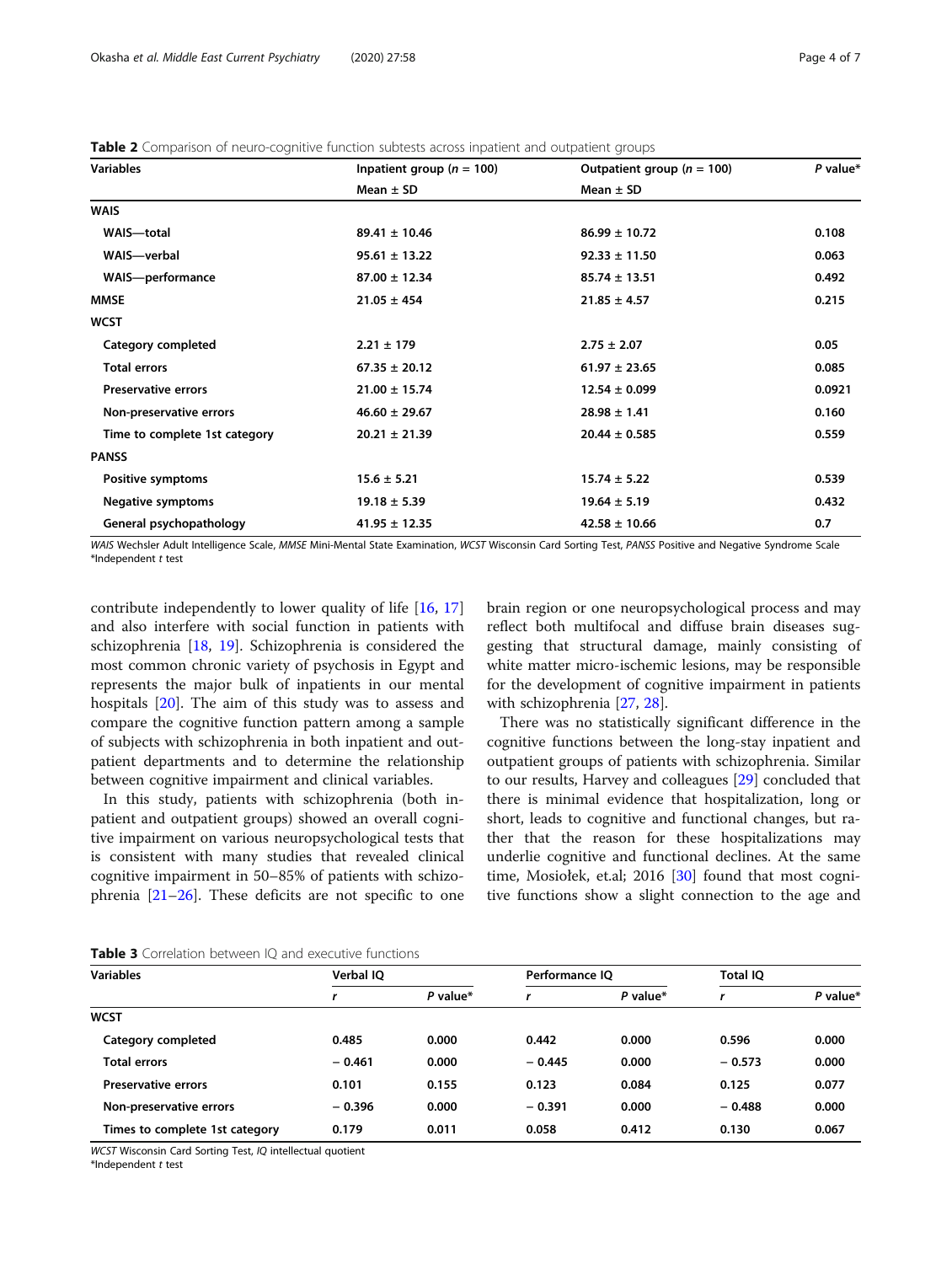| <b>Variables</b>               |          | Positive symptoms |          | <b>Negative symptoms</b> |          | General psychopathology |  |
|--------------------------------|----------|-------------------|----------|--------------------------|----------|-------------------------|--|
|                                |          | <i>p</i> value    |          | p value                  |          | p value                 |  |
| WCST                           |          |                   |          |                          |          |                         |  |
| Category completed             | $-0.226$ | 0.001             | $-0.142$ | 0.000                    | $-0.223$ | 0.002                   |  |
| Total errors                   | 0.220    | 0.002             | 0.122    | 0.000                    | 0.224    | 0.001                   |  |
| Preservative errors            | $-0.186$ | 0.008             | $-0.079$ | 0.267                    | $-0.157$ | 0.027                   |  |
| Non-preservative errors        | 0.260    | 0.000             | 0.133    | 0.060                    | 0.237    | 0.001                   |  |
| Times to complete 1st category | $-0.043$ | 0.547             | $-0.056$ | 0.429                    | 0.025    | 0.725                   |  |

<span id="page-4-0"></span>Table 4 Correlation between executive functions and schizophrenia symptom severity

Spearman correlation

WCST Wisconsin Card Sorting Test

the time of disease onset whereas perseverative errors (cognitive rigidity) seem to be associated with the difference between the time when the disease begun and the number of years since the first hospitalization. The longer the period of time spent without hospitalization the greater the cognitive rigidity shown in their study which could be connected with fixed deficits caused by a long period when patients were not treated, at least in some cases. Also, Davidson's study it 2000 suggested that cognitive impairment is responsible for long-term hospitalization, rather than supporting the notion that cognitive impairment is a secondary result of long-term institutionalization [[31](#page-6-0)]. In contrast to the current study, Ojeda in 2007 reviews 30 studies published in patients with schizophrenia both first and multiple psychotic episodes. However, the results suggest that significant cognitive symptoms are present at the onset of the disease and these remain stable in the subsequent period between 2 and 5 years. Their deterioration increases with the course of the disease, especially in institutionalized patients [[32\]](#page-6-0). The difference between these studies may be related to different clinical criteria in addition to the evaluation methods used.

Regarding the schizophrenia profiles, the current study confirmed the impact of positive and general symptoms of schizophrenia on cognitive functions; this is in agreement with prior reports of significant correlations of positive symptoms with working memory [[33](#page-6-0)], source monitoring [\[34\]](#page-6-0), and auditory distractibility [[35\]](#page-6-0) as the overall trend is for general neuro-cognitive impairment not to be correlated with positive symptoms. This low correlation across various patient samples suggests that positive symptoms are largely not the sole cause of the cognitive impairment found in patients with schizophrenia. On the other hand, it was found that negative symptoms had a non-significant correlation with cognitive functions. In contrast to the current study, Davidson revealed significant correlations between cognitive impairment and negative symptoms, and their magnitude did not change throughout the entire lifespan. These

associations prove the hypothesis that the two symptoms share a common biological substrate [[36\]](#page-6-0).

In line with the current study, the total, verbal, and performance IQ were positively correlated with the executive function. Previous studies notified that schizophrenia is associated with global intellectual impairment and deficits in executive functioning, memory, and attention [\[37\]](#page-6-0), and the performance of patients with schizophrenia differs from controls by approximately one to two standard deviation which has a greater impact on cognitive functions and associated with worse psychosocial functioning [[22,](#page-6-0) [38](#page-6-0), [39](#page-6-0), [40](#page-6-0)].

Finally, the authors did not find any evidence for a relationship between the duration of illness and the cognitive deficits among the sample of schizophrenia. Although some researchers implied that those psychotic episodes may be neurotoxic, with increasing length of illness especially without treatments associated with a poor prognosis, no study has yet yielded direct evidence that this has occurred. Most studies of cognitive function evaluation in schizophrenia have revealed that cognitive deficits are present during the early years of illness and remain stable throughout the course of the disorder [[32](#page-6-0), [41\]](#page-6-0) supporting the model of cognitive deficits as primary domain related to schizophrenia, although there was no relation found between duration of illness and cognitive impairment [[42](#page-6-0)].

The current work is one of the scarce Egyptian studies evaluating the cognitive function among long-stay inpatients with schizophrenia and its relation to clinical variables. This study design has several strengths and weaknesses. First, the use of selected cognitive tests to measure the cognitive functions may prevent a global understanding of the different cognitive domains. In addition, the authors cannot rule out the effect that neuroleptic medications had a direct effect on cognitive functions even though analyses did not reveal significant correlations. Further, the small sample size may be a factor that reduced statistical power, so, potentially heightens the occurrence of type II errors.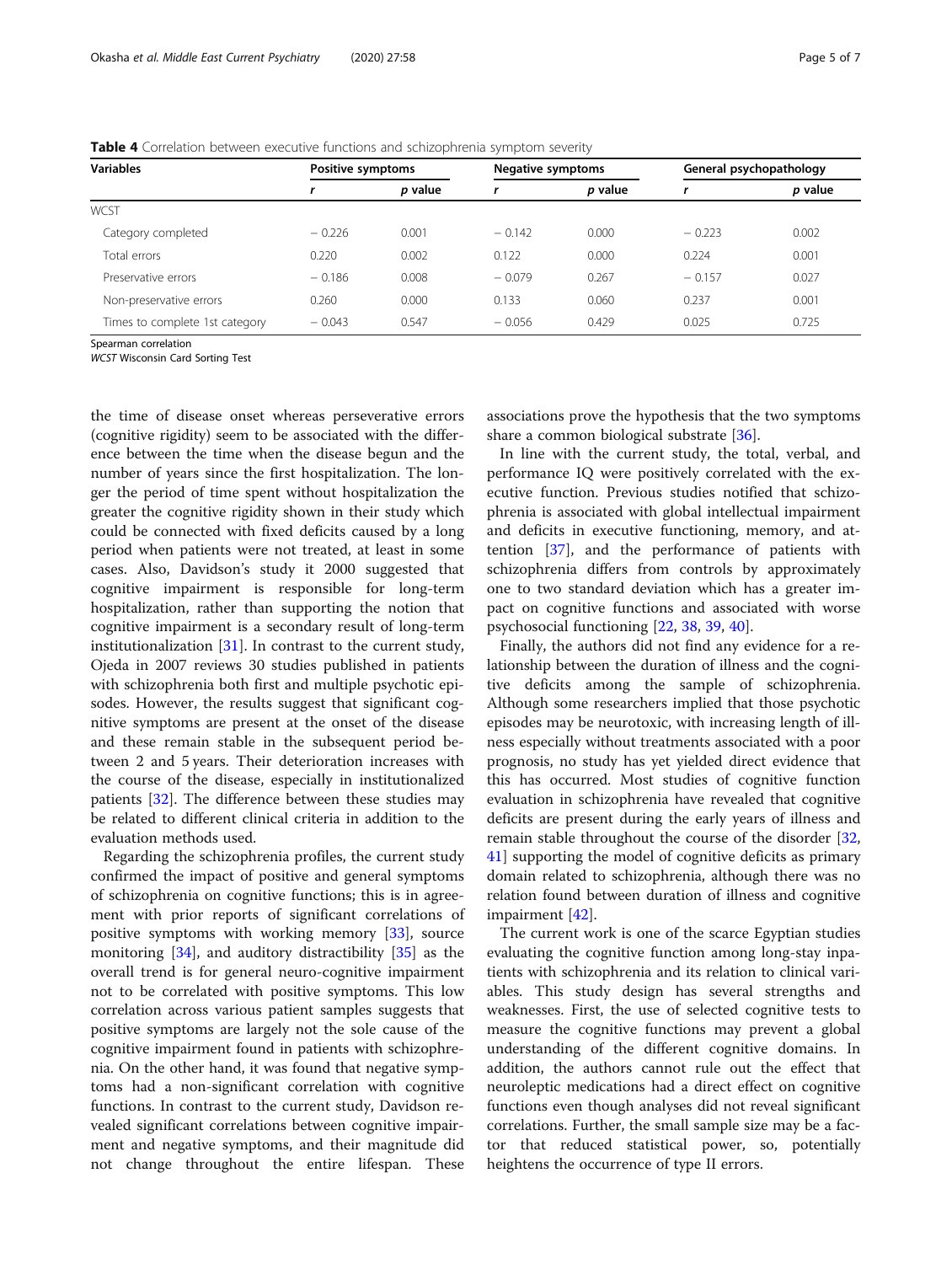## <span id="page-5-0"></span>Conclusion

To conclude, the authors found that long institutionalization was not the influential cause for cognitive deterioration in patients with schizophrenia; however, other causes such as the presence of psychopathology and positive and negative symptoms are the cornerstone in the level of cognitive deterioration especially the executive functions. Cognitive deficits in long-stay inpatients with schizophrenia need to come into focus as regards investigation and treatment, and it is important to throw the highlights on the preventable factors that may contribute to its development. This may improve the outcome and prognosis of those patients to sustain high work productivity and offer better quality of life.

The results of the current study could not be generalized due to several limitations in the study design as the number of recruited sample which could be increased in further studies with multicentered selection of cases. Also, some data are collected from the patient's files retrospectively and could be affected by documentation bias.

#### Abbreviations

SCID: Structured Clinical Interview for DSM; WCST: Wisconsin Card Sorting Test; MMSE: Mini-Mental State Examination; PANSS: Positive and Negative Syndrome Scale; IQ: Intelligence quotient; BST: Brain synchronizing therapy; WAIS: Wechsler Adult Intelligence Scale

#### Acknowledgements

We as authors thank the patients who participated in this study, their caregivers, the nursing staff, and medical staff in the ABBASIA Mental hospital and the Institute of Psychiatry, Faculty of Medicine, Ain Shams University.

#### Ethics committee reference number

Ain Shams University, Faculty of Medicine, Research Ethics Committee (REC) FWA 00006444.

#### Authors' contributions

TO was a major contributor in guiding, revising, analyzing, and interpreting the collected data and the manuscript. DS analyzed and interpreted the patients' data concerning the results of the tests done and was a major contributor in writing the manuscript. ES was a major contributor in writing and data collection for updated references. HN was a major contributor in collecting the sample and performing the test. All authors read and approved the final manuscript.

#### Funding

Not applicable

#### Availability of data and materials

All data generated or analyzed during this study are included in this published article.

#### Ethics approval and consent to participate

Approval of Ain Shams University, Faculty of Medicine ethical committee was obtained before starting the research. Informed written consent was obtained from the participants and their caregivers. Participation in the study was clarified to be free and voluntary and would not imply a direct benefit for patients. Withdrawal from the study is guaranteed at any point without consequences. Confidentiality is preserved. Results could be used for scientific publication.

#### Consent for publication

Not applicable

#### Competing interests

The authors declare that they have no competing interests

#### Author details

<sup>1</sup>Psychiatry Institute, Neuro-Psychiatry Department, Faculty of Medicine, Ain Shams University, Cairo, Egypt. <sup>2</sup>School of Social Sciences and Psychology, 8 Marcs Institute for Brain and Behavior, Western Sydney University, Sydney, New South Wales, Australia.

# Received: 12 December 2019 Accepted: 9 October 2020

#### References

- Kelly C, Sharkey V, Morrison G et al (2000) Nithsdale Schizophrenia Surveys, 20: Cognitive function in a catchment-area-based population of patients with schizophrenia. Br J Psychiatry 177:348–353
- 2. Erlenmeyer-Kimling L, Rock D, Roberts SA, Janal M, Kestenbaum C, Cornblatt B, Adamo UH, Gottesman II (2000) Attention, memory, and motor skills as childhood predictors of schizophrenia-related psychoses: the New York High-Risk Project. Am J Psychiatry 157(9):1416–1422
- 3. Albus M, Hubmann W, Mohr F, Hecht S, Hinterberger-Weber P, Seitz NN, Küchenhoff H (2006) Neurocognitive functioning in patients with firstepisode schizophrenia: results of a prospective 5-year follow-up study. Eur Arch Psychiatry Clin Neurosci 256(7):442–451
- 4. Dickinson D, Ramsey ME, Gold JM (2007) Overlooking the obvious: a metaanalytic comparison of digit symbol coding tasks and other cognitive measures in schizophrenia. Arch Gen Psychiatry 64(5):532–542
- 5. Brewer WJ, Francey SM, Wood SJ et al (2005) Memory impairments identified in people at ultra-high risk for psychosis who later develop firstepisode psychosis. Am J Psychiatry 162:71–78
- 6. Revheim N, Schechter I, Kim D et al (2006) Neurocognitive and symptom correlates of daily problem-solving skills in schizophrenia. Schizophr Res 83: 237–245
- 7. Kendler KS (2006) Reflections on the relationship between psychiatric genetics and psychiatric nosology. Am J Psychiatry 163:1138–1146
- 8. Burdick KE, Lencz T, Funke B (2006) Genetic variation in DTNBP1 influences general cognitive ability. Hum Mol Genet 15:1563–1568
- 9. Johnstone M, Maclean A, Heyrman L et al (2015) Copy number variations in DISC1 and DISC1-interacting partners in major mental illness. Mol Neuropsychiatry 1(3):175–190 Epub 2015 Oct 7
- 10. First MB, Spitzer RL, Gibbon M et al (1996) Structured clinical interview for DSM-IV axis I disorders, clinician version (SCID-1). American Psychiatric Press, Washington, D.C.
- 11. Wechsler D (1995) Wechsler adult intelligence scale. The Psychological Corporation, San Antomio
- 12. Kay SR, Fiszbein A, Opler LA (1987) The positive and negative syndrome scale (PANSS) for schizophrenia. Schizophr Bull 13(2):261–276
- 13. Hunsley J, Mash EJ (2008) A guide to assessments that work. Oxford University Press US, Oxford ISBN 0-19-531064-0
- 14. Folstein MF, Folstein SE, McHugh PR (1975) "Mini-mental state". A practical method for grading the cognitive state of patients for the clinician. J Psychiatr Res 12(3):189–198
- 15. Heaton RK, Chelune GJ, Talley JL, Kay GG, Curtiss G (1993) Wisconsin card sorting test. Manual, psychological assessment resources. Psychological Assessment Resources, Odessa
- 16. Colm MP, Paula M, Xuechu C, John L (2017) Translating advances in the molecular basis of schizophrenia into novel cognitive treatment strategies. Br J Pharmacol 174:3173–3190
- 17. Mohamed S, Rosenheck R, Swartz M, Stroup S, Lieberman JA, Keefe RS (2008) Relationship of cognition and psychopathology to functional impairment in schizophrenia. Am J Psychiatry 165:978–987
- 18. Lysake PH, Tsai J, Henninger LL, Vohs JL, Viverito K (2010) Decrements in sustained attention across trials in a continuous performance test: associations with social functioning in schizophrenia. J Nerv Ment Dis 198:154–158
- 19. Addington J, Girard TA, Christensen BK, Addington D (2010) Social cognition mediates illness-related and cognitive influences on social function in patients with schizophrenia-spectrum disorders. J Psychiatry Neurosci 35:49–54
- 20. Okasha A, Sadeq A, Saif-El-Dawla A, Okasha, Tareq A, Sayed M, Yousuf A (2005) Outcome of schizophrenia: a ten-year study of a sample of Egyptian patients. Egypt J Psychiatry v24:n1